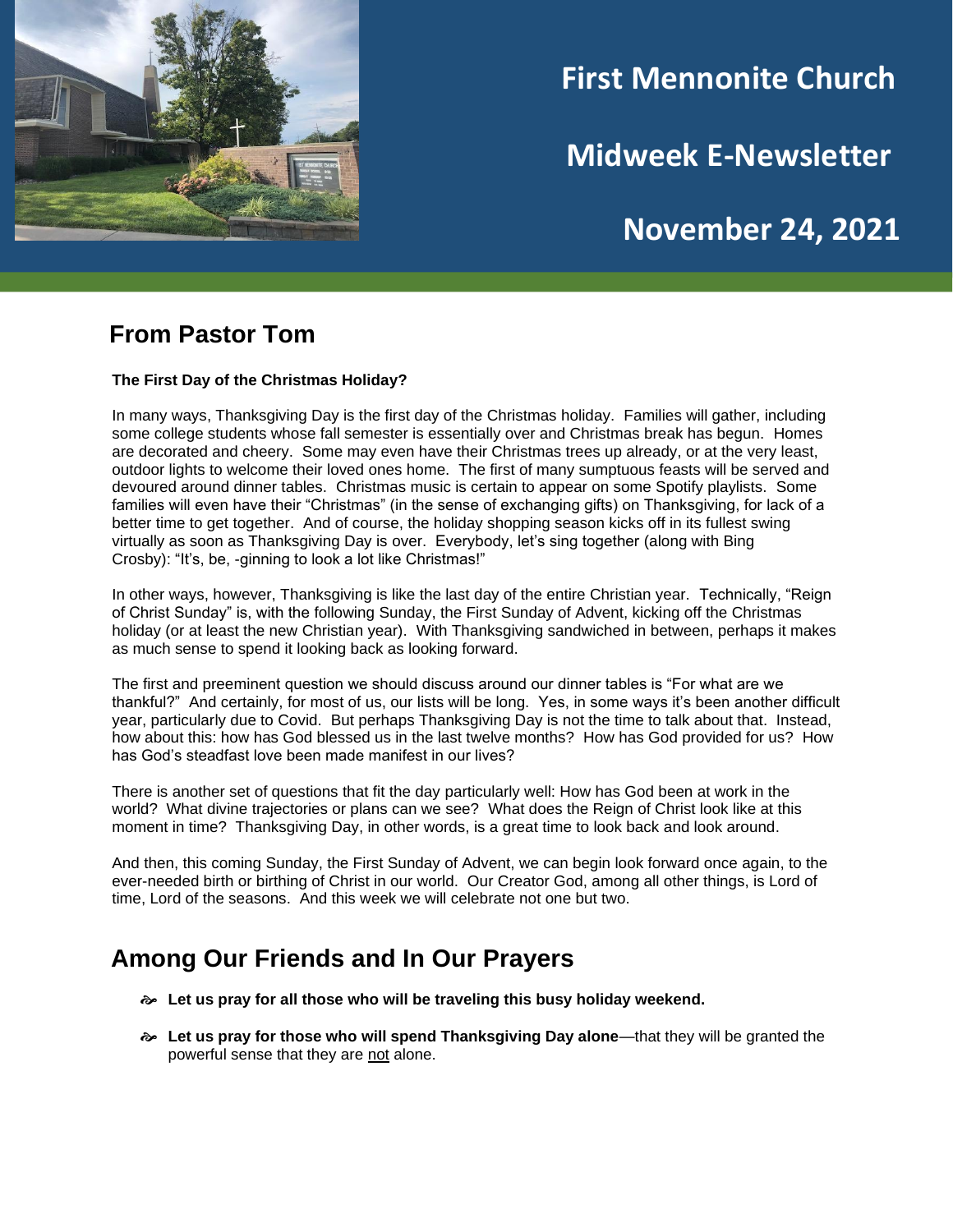- **Let us pray for those broken or wounded relationships in our lives** that need healing, including those in our own families.
- **And let us pray for First Mennonite Church**, that God will lead us into a new year of renewal and rebirth!

#### **Upcoming Events**

- **Reminder: No Wednesday night activities tonight, and the church office will be closed Thursday and Friday to celebrate Thanksgiving.**
- **The McPherson Community Brass Choir under the direction of Jerry Toews will give their Christmas Brass Concert Sunday, Dec. 12 at 7:30 p.m. in the Goessel HS gym.** This event is sponsored by the Goessel Ministerial Alliance. Note the location change accommodating for social distancing. Come and enjoy a festive brass Christmas concert!
- **Have yourself a honkin' good holiday, December 17 from 4-6 p.m.!** MCC is thrilled to host this drive-thru event again this year. Order your charcuterie box(es) today to enjoy in the comfort of your home, spread Christmas joy and order extra to give as gifts! Suggested donation per box is \$25. We're also collecting items for [MCC hygiene kits](https://mcc.org/get-involved/kits/hygiene) at this event. **Place your order by 5 p.m. on December 9**. **[Details and order form are on mcc.org.](https://mcc.org/get-involved/events/have-yourself-honkin-good-holiday)** Questions? Please call 316.283.2720.
- **Camp Mennoscah Christmas Gathering** is Dec. 18 at 2:30 p.m.! Join us in the Dining Hall at Camp Mennoscah for afternoon fun–bring games to play indoors or out. Camp will provide popcorn and generic pop. (Masks recommended and encouraged for inside activities.)

#### **Other Announcements**

- **This coming Sunday is the first Sunday of Advent!** Be sure to look around the foyer and sanctuary for simple expressions of beauty and Christmas cheer. In addition to celebrating the beginning of Advent, we will also share the ritual of Communion together. And, yes, we'll have a Christmas Eve Service at 6 p.m.!
- **Poinsettias:** You are invited to share poinsettias for Advent! Please place plants in the Fellowship Hall south window area. Plants can be taken home after the December 24 Christmas Eve Service. Thank you!
- **Christmas Boxes for Our College Students!** Time for our annual box of goodies for our college students! Boxes will be available in the fellowship hall through Sunday, November 28. For seven boxes, bring something fun to eat and/or practical items, such as, sticky notes, mechanical pencils, pens, reusable or disposable face masks, hand sanitizer, hot chocolate packets, microwave popcorn, spiced cider packets, fruit snacks and notes of encouragement. This is especially helpful to them at the end of the fall semester! Our students are Sarah Diener, Caleb Diener, Stephanie Hiebert, Joe Knoll, Carson Linnens, Brodie Rathbone and Landon Roberts.
- **Last Chance for Peppernuts!** A few ½ lb. bags of peppernuts remain from our sale at the Arts & Crafts Fair. They will be sold soon at another outlet. The price is \$6 per bag and two for \$11.